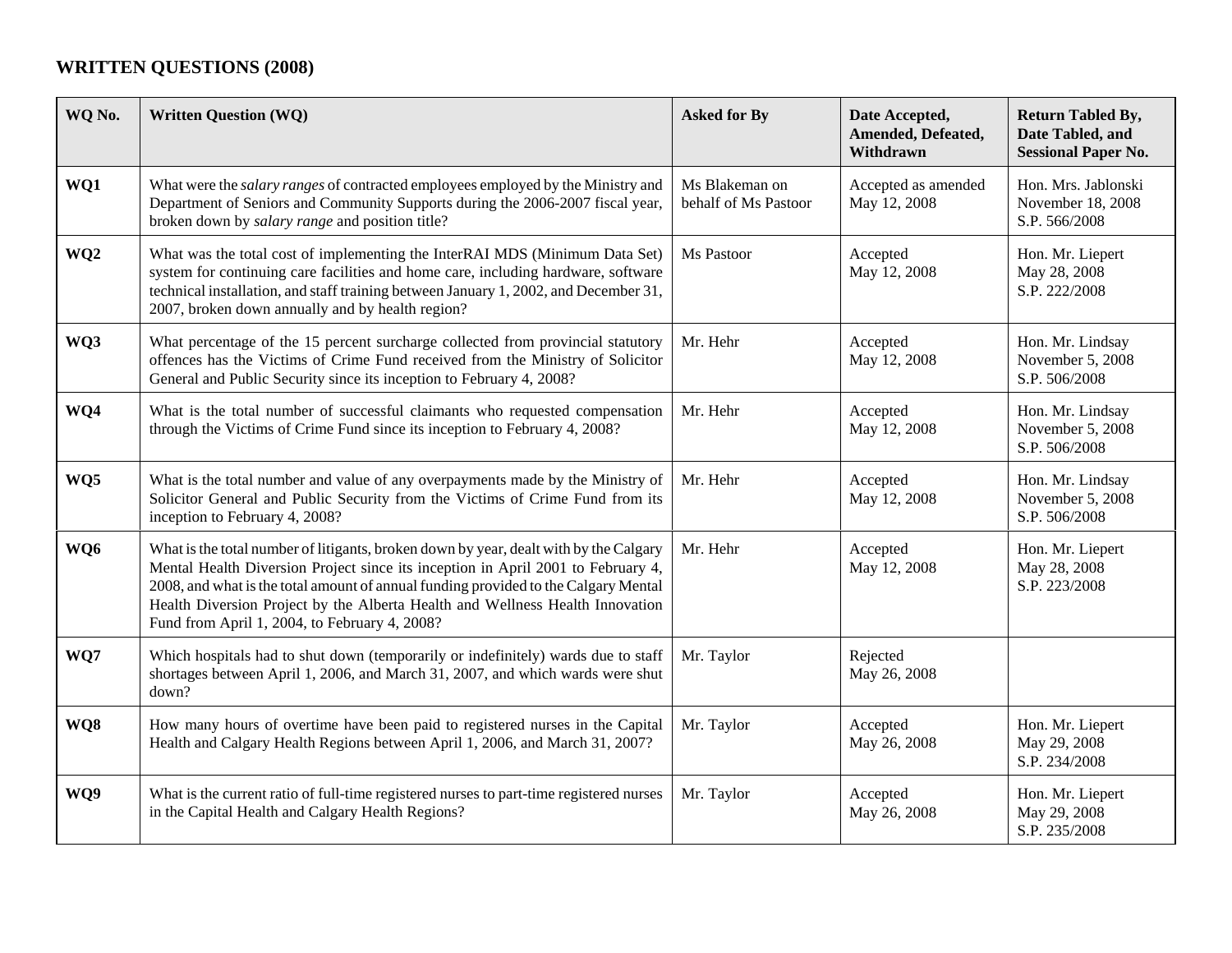| WQ No.      | <b>Written Question (WQ)</b>                                                                                                                                                                                                                                                                                                 | <b>Asked for By</b>                  | Date Accepted,<br>Amended, Defeated,<br>Withdrawn | <b>Return Tabled By,</b><br>Date Tabled, and<br><b>Sessional Paper No.</b> |
|-------------|------------------------------------------------------------------------------------------------------------------------------------------------------------------------------------------------------------------------------------------------------------------------------------------------------------------------------|--------------------------------------|---------------------------------------------------|----------------------------------------------------------------------------|
| <b>WQ10</b> | How many sick hours have registered nurses logged in the Capital Health and<br>Calgary Health Regions between April 1, 2006, and March 31, 2007?                                                                                                                                                                             | Mr. Taylor                           | Accepted<br>May 26, 2008                          | Hon. Mr. Liepert<br>May 29, 2008<br>S.P. 236/2008                          |
| <b>WQ11</b> | For each of the fiscal years 2007-2008 through 2011-2012, how many additional<br>spaces will be created in Alberta's nursing programs, broken down by institution and<br>program type?                                                                                                                                       | Mr. Taylor                           | Accepted<br>June 2, 2008                          | Hon. Mr. Horner<br>November 19, 2008<br>S.P.575/2008                       |
| <b>WQ12</b> | For each of the fiscal years 2007-2008 through 2011-2012, how many additional<br>spaces will be created in Alberta's medical schools?                                                                                                                                                                                        | Mr. Taylor                           | Accepted<br>June 2, 2008                          | Hon. Mr. Horner<br>November 19, 2008<br>S.P. 576/2008                      |
| <b>WQ13</b> | What is the total amount, broken down by health region, that the Department of<br>Health and Wellness has collected each year in "accommodation fees" charged to<br>patients waiting in a hospital for a bed in a continuing care facility from April 1,<br>2003, to March 31, 2008?                                         | Mr. Chase on behalf of<br>Mr. Taylor | Accepted<br>June 2, 2008                          | Hon. Mr. Liepert<br>June 4, 2008<br>S.P. 274/2008                          |
| <b>WQ14</b> | How many beds in each health region are designated specifically for patients with<br>mental illness and how many days between April 1, 2006, and March 31, 2007, were<br>these beds operating at peak capacity?                                                                                                              | Mr. Taylor                           | Accepted<br>June 2, 2008                          | Hon. Mr. Liepert<br>June 4, 2008<br>S.P. 275/2008                          |
| <b>WQ15</b> | What are the Department of Sustainable Resource Development's statistics on the<br>actual number of grizzly bears in the province from April 1, 2000, to May 6, 2008?                                                                                                                                                        | Dr. Swann                            | Rejected<br>June 2, 2008                          |                                                                            |
| <b>WQ16</b> | What evidence does the Department of Sustainable Resource Development have to<br>show that there was no damage caused from seismic testing on 34 bodies of water<br>performed from April 1, 2002, to March 31, 2007?                                                                                                         | Dr. Swann                            | Rejected<br>June 2, 2008                          |                                                                            |
| <b>WQ17</b> | What programs has the Ministry of Children and Youth Services initiated and with<br>what anticipated goals for the amelioration of service delivery to children, youth, and<br>families living on reserves?                                                                                                                  | Mr. Chase                            | Accepted<br>June 2, 2008                          | Hon. Mrs. Tarchuk<br>June 3, 2008<br>S.P. 269/2008                         |
| <b>WQ18</b> | For each of the academic years 2004-2005, 2005-2006, and 2006-2007, what was the<br>total dollar value of Alberta student loans received by students while attending a<br>post-secondary institution or private vocational school in Alberta, broken down by<br>the last post-secondary institution attended by the student? | Mr. Taylor                           | Accepted<br>June 2, 2008                          | Hon. Mr. Horner<br>November 19, 2008<br>S.P. 577/2008                      |
| <b>WQ19</b> | For each of the academic years 2004-2005, 2005-2006, and 2006-2007, what was the<br>total number of students who received Alberta student loans while attending a post-<br>secondary institution or private vocational school in Alberta, broken down by the last<br>post-secondary institution attended by the students?    | Mr. Taylor                           | Accepted<br>June 2, 2008                          | Hon. Mr. Horner<br>November 19, 2008<br>S.P. 578/2008                      |